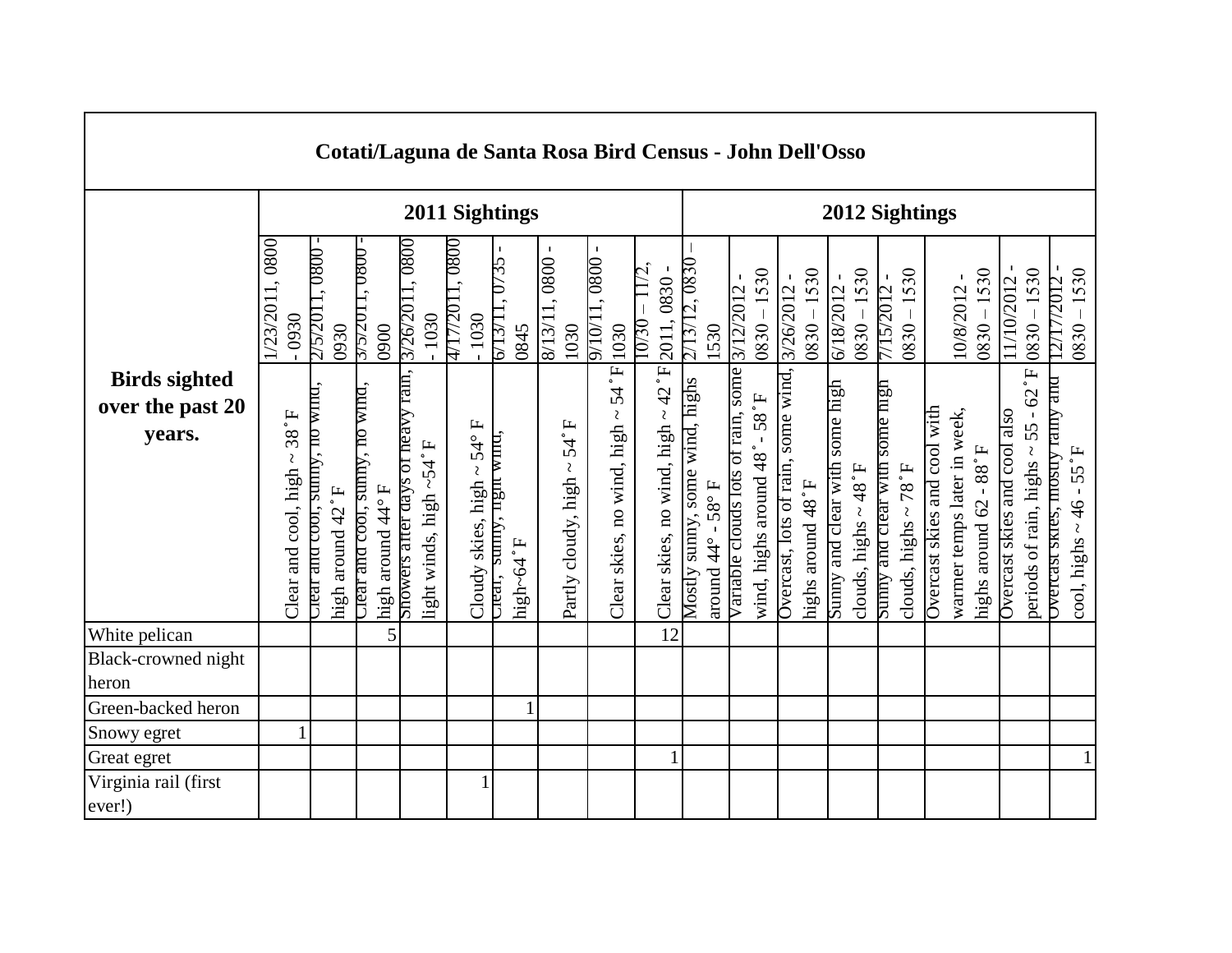| Great blue heron      |                |                |                |                |                |                |                |                |              |                |                             |                |                |                |                |                 |           |
|-----------------------|----------------|----------------|----------------|----------------|----------------|----------------|----------------|----------------|--------------|----------------|-----------------------------|----------------|----------------|----------------|----------------|-----------------|-----------|
| Mallard               |                | $\overline{2}$ | $\overline{2}$ | $\overline{3}$ | $\overline{2}$ | $\overline{2}$ |                |                |              | $\overline{2}$ | $\overline{2}$              | $\overline{2}$ |                |                | $\overline{2}$ | $\overline{2}$  |           |
| Canvasback            |                |                |                |                |                |                |                |                |              |                |                             |                |                |                |                |                 |           |
| Canada goose          |                |                |                |                |                |                |                |                | 8            |                |                             | 191            |                |                |                |                 |           |
| Common merganser      |                |                |                |                |                |                |                |                |              |                |                             |                |                |                |                |                 |           |
| Killdeer              |                |                |                |                |                |                |                |                |              |                |                             |                |                |                |                |                 |           |
| Long-billed curlew    |                |                |                |                |                |                |                |                |              |                |                             |                |                |                |                |                 |           |
| Common snipe          |                |                |                |                |                |                |                |                |              |                |                             |                |                |                |                |                 |           |
| Western gull          |                | $\overline{2}$ |                |                |                |                |                |                |              |                |                             |                |                |                | $\overline{7}$ | $\vert 5 \vert$ |           |
| Ring-billed gull      |                |                | $\overline{4}$ | 6              |                |                |                |                |              | 3              | $8\,$                       | $\overline{2}$ |                |                |                |                 |           |
| Turkey vulture        |                | 11             | $\overline{2}$ | $\overline{3}$ | 3 <sup>l</sup> | $\overline{4}$ | 3 <sup>1</sup> | $\overline{2}$ |              | $\overline{3}$ | 3                           |                | 3              |                | $\overline{2}$ | $\overline{2}$  | 2         |
| Black-shouldered kite |                |                |                |                |                |                |                |                | 22           | $\overline{2}$ | $\mathcal{D}_{\mathcal{L}}$ |                | $\overline{2}$ | $\overline{2}$ | 43             |                 | $\Lambda$ |
| Red-shouldered hawk   | $\overline{2}$ |                | $\overline{2}$ | $\overline{2}$ | $\overline{2}$ | $\overline{2}$ | $\overline{2}$ | $\mathbf{1}$   | $\mathbf{1}$ | $\overline{2}$ | $\overline{2}$              | $\overline{2}$ | $\overline{2}$ | $\overline{2}$ | 1              |                 |           |
| Cooper's hawk         |                |                |                | $\mathbf{1}$   |                |                | -1             | $\mathbf{1}$   |              |                |                             |                | $\mathbf{1}$   | 1              |                |                 |           |
| Sharp-shinned hawk    |                |                |                |                |                |                |                |                |              |                |                             |                |                |                |                |                 |           |
| Red-tailed hawk       |                |                |                |                |                |                |                |                |              |                |                             |                |                |                |                |                 |           |
| Osprey                |                |                |                |                |                |                |                |                |              |                |                             |                |                |                |                |                 |           |
| American kestrel      |                |                |                |                |                |                |                |                |              |                |                             |                |                |                |                |                 |           |
| Merlin                |                |                |                |                |                |                |                |                |              |                |                             |                |                |                |                |                 |           |
| Peregrine falcon      |                |                |                |                |                |                |                |                |              |                |                             |                |                |                |                |                 |           |
| California quail      |                |                |                |                |                |                |                |                |              |                |                             |                |                |                |                |                 |           |
| Ring-necked pheasant  |                |                |                |                |                |                |                |                |              |                |                             |                |                |                |                |                 |           |
| Wild turkey           |                |                |                |                |                |                |                |                |              |                |                             |                |                | 9              |                |                 |           |
| Rock dove (Pigeon)    |                |                |                |                |                | $\overline{2}$ |                |                |              |                |                             |                |                |                |                |                 |           |
| Mourning dove         |                |                |                | $\mathbf{1}$   |                | $\overline{4}$ | $\overline{2}$ |                |              | $\overline{2}$ |                             |                |                |                |                |                 |           |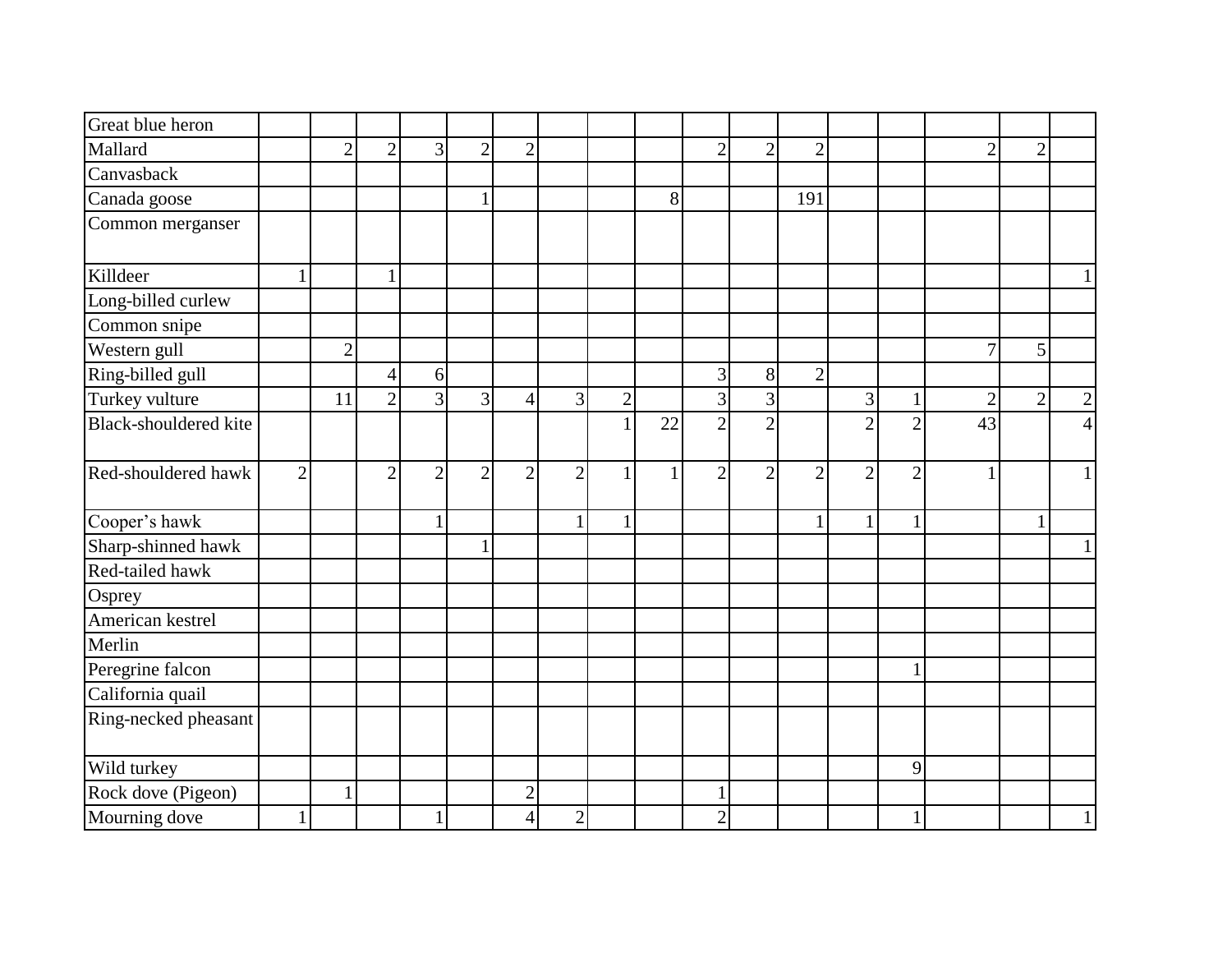| Eurasian collared                  |                |              |                          |                          |                |                |                |                |                |                |                |                  |                | $\overline{2}$ | 3              |                |                |
|------------------------------------|----------------|--------------|--------------------------|--------------------------|----------------|----------------|----------------|----------------|----------------|----------------|----------------|------------------|----------------|----------------|----------------|----------------|----------------|
| dove                               |                |              |                          |                          |                |                |                |                |                |                |                |                  |                |                |                |                |                |
| Barn owl                           |                |              |                          |                          |                |                |                |                |                |                |                |                  |                |                |                |                |                |
| Anna's hummingbird                 | 5              | 5            | $\overline{\mathcal{A}}$ | $\overline{\mathcal{A}}$ | 3              | 3              | 5              | 5              | $\overline{4}$ | $\overline{4}$ | $\overline{7}$ | $\overline{7}$   | 5              | $\overline{4}$ | 4              | 4              | $\overline{3}$ |
| Allen's hummingbird                |                |              |                          | $\overline{2}$           | $\overline{2}$ |                | $\overline{2}$ |                |                |                |                | 1                | 1              | 1              |                |                |                |
| Belted kingfisher                  |                |              |                          |                          |                |                |                |                |                |                |                |                  |                |                |                |                |                |
| Northern flicker (red-<br>shafted) |                |              |                          |                          |                |                |                |                | $\overline{2}$ |                |                |                  |                |                | 2              |                |                |
| Red-breasted<br>sapsucker          |                |              |                          |                          |                |                |                |                |                |                |                |                  |                |                |                |                |                |
| Downy woodpecker                   |                |              |                          |                          |                |                |                |                |                |                |                |                  |                |                |                |                |                |
| Nuttall's woodpecker               |                | $\mathbf{1}$ |                          |                          |                |                | 3              | $\overline{2}$ |                | $\overline{2}$ | $\overline{2}$ | $\overline{2}$   | $\overline{2}$ | $\overline{2}$ |                |                |                |
| Western kingbird                   |                |              |                          |                          |                |                |                |                |                |                |                |                  |                |                |                |                |                |
| Say's phoebe                       |                |              |                          |                          |                |                |                |                |                |                |                |                  |                |                |                |                |                |
| <b>Black</b> phoebe                | 3              | 5            | 3                        | 6                        | 3              |                | $\overline{2}$ | $\overline{4}$ | 3              | 5              | 6              | $\left 4\right $ | $\overline{4}$ | 3              | $\overline{4}$ |                | $\overline{4}$ |
| Cliff swallow                      |                |              |                          |                          |                |                |                |                |                |                |                |                  |                |                |                |                |                |
| Violet-green swallow               |                |              |                          |                          | $\overline{2}$ | $\overline{2}$ |                |                |                |                |                |                  |                |                |                | 5              |                |
| <b>Barn</b> swallow                |                |              | $\overline{2}$           |                          |                |                |                |                |                |                |                |                  |                |                |                |                |                |
| Western scrub jay                  | $\overline{4}$ | 9            | $\overline{3}$           | $\overline{2}$           | $\overline{2}$ |                | $\overline{3}$ | 6              | $\overline{4}$ | $\overline{3}$ | 3              | $\overline{3}$   | 1              | $\mathbf{1}$   |                | $\overline{4}$ | $\overline{4}$ |
| American crow                      | 7              |              | 9                        | 13                       | 9              | 14             | 14             | $\overline{3}$ | 215            | 50             | 12             | 13               | 24             | 26             | 11             | 10             | 42             |
| Raven                              |                |              |                          |                          |                |                |                |                |                |                |                |                  |                |                |                |                |                |
| Oak titmouse                       |                |              |                          |                          |                |                |                |                |                | $\overline{2}$ | $\overline{c}$ | 1                | 3              | 3              | 3              | $\overline{c}$ |                |
| Chestnut-backed<br>chickadee       | $\overline{2}$ | 1            | 3                        | 3                        | 6              | 4              | $\overline{2}$ | 3              | $\overline{4}$ | 3              | $\overline{2}$ | $\overline{5}$   | 5              | 6              | $\overline{2}$ | 6              | $\overline{2}$ |
| <b>Bushtit</b>                     | 9              |              | 11                       | 16                       | 12             | 12             | 8              | 22             | 12             | 15             | 14             | 11               | 16             | 12             | 13             | 18             | 11             |
| Brown creeper                      |                |              |                          |                          |                |                |                | 1              |                |                |                | $\overline{2}$   |                |                |                | $\mathbf{1}$   |                |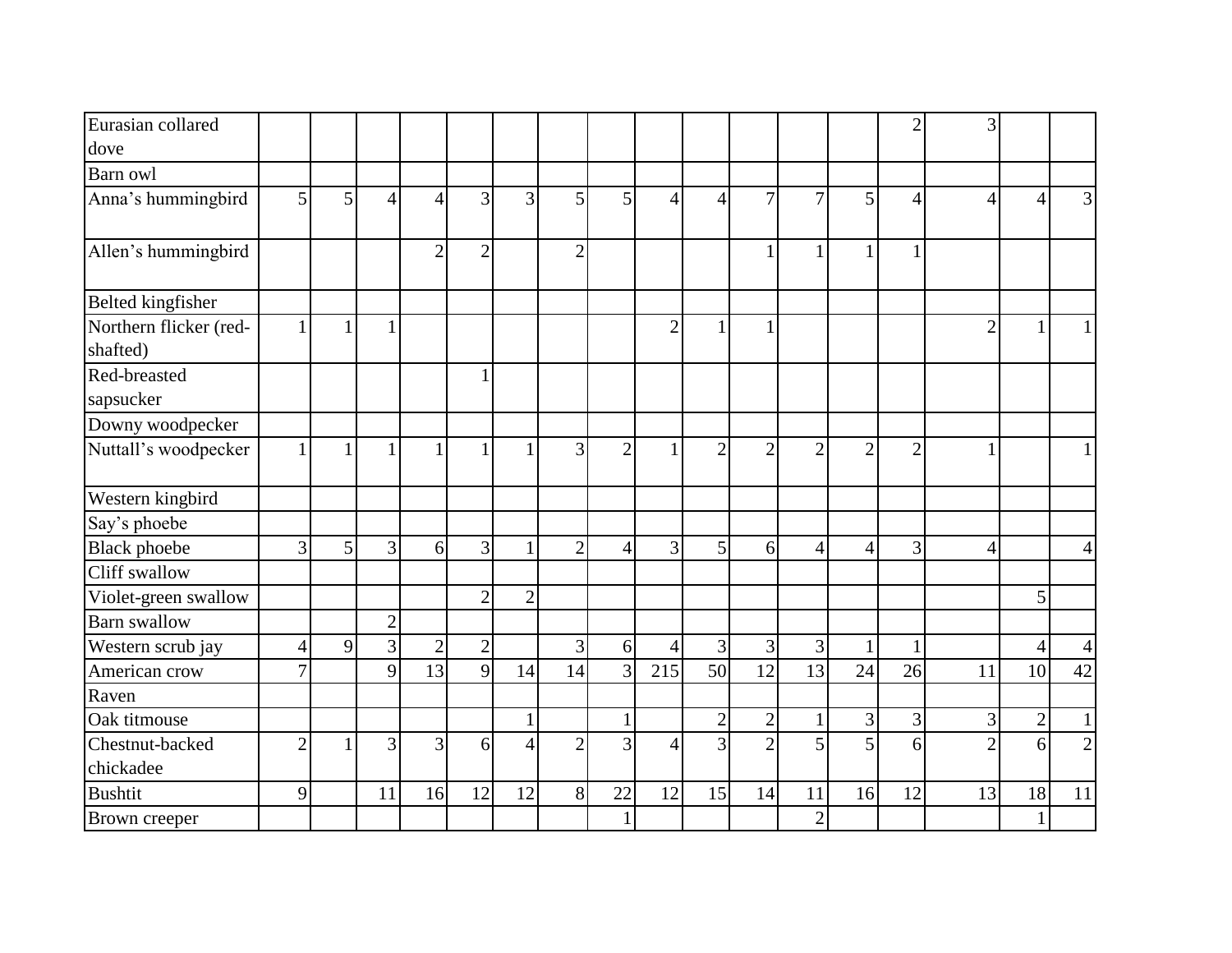| Red-breasted nuthatch |                |                | $\overline{2}$ |                |                |                |                |                |                |                |                |                |                | $\overline{2}$ |                |                |                 |
|-----------------------|----------------|----------------|----------------|----------------|----------------|----------------|----------------|----------------|----------------|----------------|----------------|----------------|----------------|----------------|----------------|----------------|-----------------|
| Marsh wren            |                |                |                |                |                |                |                |                |                |                |                |                |                |                |                |                |                 |
| Bewick's wren         |                |                |                |                |                |                |                |                |                |                |                |                |                |                |                |                |                 |
| Ruby-crowned kinglet  | $\overline{2}$ | $\mathbf{1}$   | $\overline{2}$ | $\overline{2}$ |                |                |                |                | $\overline{2}$ | $\overline{2}$ |                |                |                |                | $\overline{2}$ | $\overline{2}$ | $\overline{2}$  |
| Western bluebird      |                |                | $\overline{2}$ |                | $\overline{2}$ | $\overline{2}$ |                |                |                |                | $\overline{2}$ | $\overline{2}$ | $\overline{2}$ |                | $\overline{2}$ | 4              | 5               |
| American robin        | $\overline{4}$ | 10             | 6              |                | $\overline{2}$ |                |                | 8              | 4              | 33             | 6              | $\overline{3}$ |                |                | 6              | $\overline{4}$ | 6               |
| Hermit thrush         |                |                |                |                |                |                |                |                |                |                |                | 1              |                |                |                |                |                 |
| Northern shrike       |                |                |                |                |                |                |                |                |                |                |                |                |                |                |                |                |                 |
| Mockingbird           | $\overline{2}$ | $\overline{2}$ | $\overline{4}$ | $\overline{4}$ | 4              | 5              | 3              | $\overline{3}$ | $\overline{2}$ |                | 3              |                | 6              | $\overline{4}$ | $\overline{2}$ | 3              | $\mathbf{2}$    |
| Water pipit           |                |                |                |                |                |                |                |                |                |                |                |                |                |                |                |                |                 |
| Cedar waxwing         | 14             | 22             | 14             | 21             |                |                |                |                | 12             | 107            | 18             | 26             |                |                | 6              | 11             | 6               |
| European starling     | $\overline{2}$ | $\overline{3}$ | $\overline{3}$ | $\overline{2}$ |                |                | $\mathbf{1}$   | 4              | 3              | $\overline{2}$ | $\overline{2}$ | $\overline{2}$ | $\overline{2}$ | $\overline{2}$ | 6              | $\overline{4}$ | $\overline{3}$  |
| Yellow-rumped         | 3              | $\overline{2}$ | $\overline{2}$ |                |                |                |                |                | 3              | $\overline{2}$ | $\overline{2}$ | $\mathfrak{D}$ |                |                |                | $\overline{2}$ | 6 <sup>1</sup>  |
| warbler (ssp.         |                |                |                |                |                |                |                |                |                |                |                |                |                |                |                |                |                 |
| Audubon's)            |                |                |                |                |                |                |                |                |                |                |                |                |                |                |                |                |                 |
| Common                |                |                |                |                |                |                |                |                |                |                |                |                |                |                |                |                |                 |
| yellowthroat          |                |                |                |                |                |                |                |                |                |                |                |                |                |                |                |                |                 |
| California towhee     | 3              | $\mathbf{1}$   | $\overline{2}$ | 6              | 6              | 8              | 6              | 11             | 9              | $\overline{7}$ | 5              | 5 <sup>1</sup> | $\overline{4}$ | 7              | 3              | $\overline{7}$ | $\vert 6 \vert$ |
| Song sparrow          |                | $\overline{4}$ | $\mathbf{1}$   |                | $\overline{3}$ | 4              | $\overline{2}$ | 5              | $\mathbf{1}$   | $\overline{2}$ | $\overline{4}$ | $\overline{2}$ | $\overline{2}$ | $\overline{2}$ | $\overline{2}$ | $\overline{2}$ | $\overline{2}$  |
| Dark-eyed junco       |                |                | 3              |                | $\overline{2}$ |                |                |                |                | $\overline{4}$ | $\overline{2}$ | $\overline{2}$ |                |                | 4              | 8              | $\overline{7}$  |
| White-crowned         | 3              |                | $\overline{4}$ |                | 5              | 6              |                | 8              | 3              | 20             | 18             | 13             |                |                |                | $\overline{4}$ | 12              |
| sparrow               |                |                |                |                |                |                |                |                |                |                |                |                |                |                |                |                |                 |
| Golden-crowned        |                | $\overline{4}$ |                |                |                |                |                |                | $\overline{2}$ |                | 4              | $\overline{4}$ |                |                | $\overline{2}$ |                |                 |
| sparrow               |                |                |                |                |                |                |                |                |                |                |                |                |                |                |                |                |                 |
| Northern oriole       |                |                |                |                |                |                |                |                |                |                |                |                |                |                |                |                |                 |
| (Bullock's)           |                |                |                |                |                |                |                |                |                |                |                |                |                |                |                |                |                 |
| Hooded oriole         |                |                |                |                |                |                | $\overline{2}$ |                |                |                |                |                | $\mathbf{1}$   | $\mathbf{2}$   |                |                |                 |